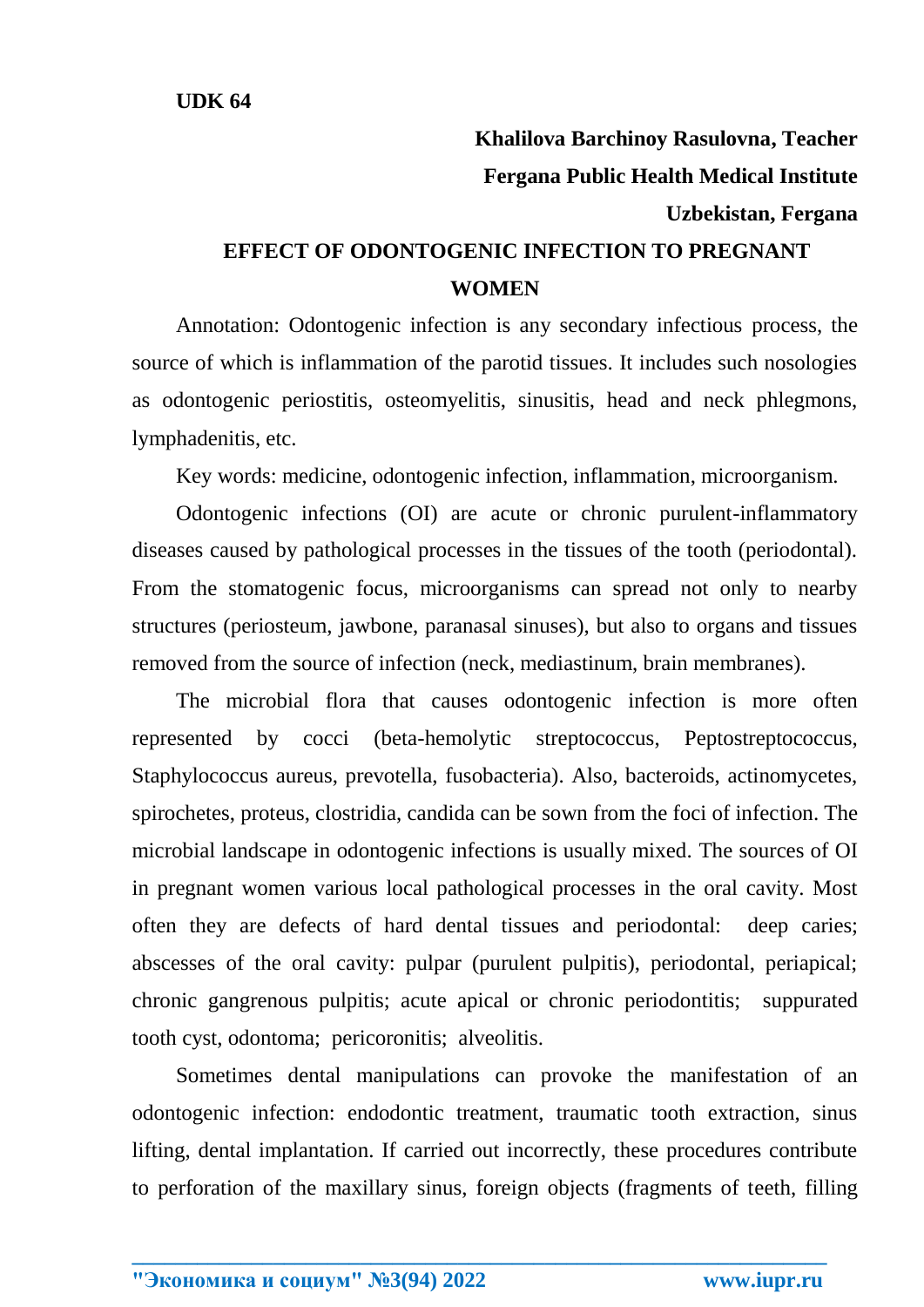materials) entering the sinuses, the formation of non-healing oroantral fistulas that support the infectious process.

The triggering factors leading to the development of odontogenic pathological processes may be hypothermia, fatigue, stress, blood loss, insolation. OI in pregnant women more likely to develop in patients with a burdened somatic background. The following concomitant pathologies are of the greatest importance:

- diabetes mellitus;
- infections (influenza, tuberculosis, hepatitis);
- oncological diseases;
- chemical dependence (alcohol, narcotic, toxic).

The development of odontogenic infection is influenced by virulence and the number of microorganisms in the primary focus, as well as the state of the macroorganism. The spread of infectious pathogens from the primary stomatogenic focus in most cases occurs by contact. Under certain conditions (a high degree of pathogenicity, a decrease in local and general resistance), pathogens penetrate the lymphatic and bloodstream, migrate through the body.

In the area of the infectious focus in the oral cavity, conditions are created for the unhindered reproduction of microorganisms (venous stagnation, edema, tissue ischemia). Through the tip of the root of the tooth, pathogens can go beyond the focus through the intermuscular, subcostal, cellular space. This is how odontogenic periostitis, ostitis, sinusitis, osteomyelitis arise.

In addition, microbial toxins cause increased vascular permeability, which, in conditions of good vascularization of the parotid tissues, facilitates the penetration of bacterial agents into the vascular bed. In this way, parotid abscesses and phlegmons are formed. The settling of microorganisms in the lymph nodes in violation of the barrier function of the latter is accompanied by the development of regional lymphadenitis.

Depending on the clinical course, periostitis can be acute (serous, purulent) or chronic (simple, hyperplastic). In the area of the affected tooth  $-$  the probable source of infection – there is pain radiating into the ear, temple. Often, the swelling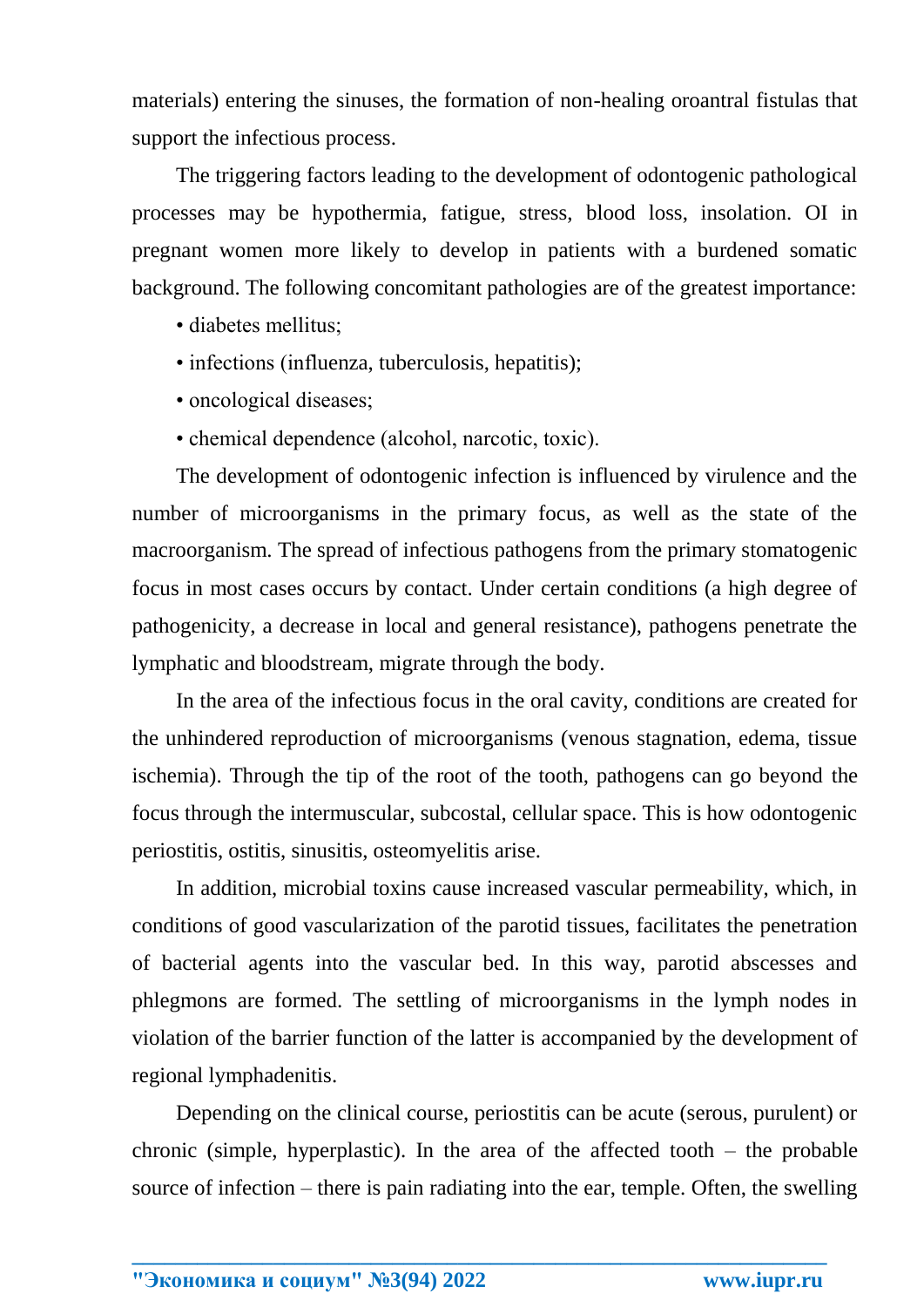of the cheek is visually noticeable, the asymmetry of the face due to unilateral edema of soft tissues. Mouth opening is difficult. With odontogenic periostitis, general well-being suffers: weakness, febrile fever, headache, sleep and eating disorders. Regional lymph nodes are enlarged and painful.

It is more often diagnosed in men in the age group of 20-40 years, in 68% of cases it affects the lower jaw. Against the background of a pronounced intoxication syndrome, intense local pain in the tooth or diffuse pain in the entire jaw, which extends to the corresponding half of the head, worries. The configuration of the face has been changed due to swelling on the side of inflammation.

There are difficulties in opening the mouth, pain when chewing and swallowing food, impaired speech function, paresthesia of the upper or lower lip. There may be a putrid smell from the mouth. The temperature curve for odontogenic osteomyelitis ranges from 37.5 to 39-40 ° C.

Odontogenic sinusitis accounts for 10 to 30% of all infections of the maxillary sinuses. Acute sinusitis manifests with a headache, a temperature reaction, a feeling of pressure in the projection of the corresponding sinus. Swelling of the nasal cavity increases, breathing becomes difficult, and the sense of smell decreases. After a while, a mucopurulent or purulent secret begins to separate from the sinus. The soft tissues of the under-eye area and cheeks look swollen.

About 57% of purulent infections of the soft tissues of the head and neck have a stomatogenic etiology. Odontogenic abscesses are usually localized in the suborbital, buccal, submandibular, parotid region. Accompanied by the appearance of swelling in the face or neck, hyperemia of the skin over the abscess. With a superficial abscess, a symptom of fluctuation is felt. There is local pain and pulsation in the projection of the abscess. Signs of intoxication are expressed moderately.

By localization, odontogenic phlegmons of the bottom of the oral cavity, submandibular, submandibular, near-pharyngeal space, neck area are isolated. There is a swelling of soft tissues without clear boundaries with the presence of a dense painful infiltrate. The pain is spontaneous, diffuse, constantly present.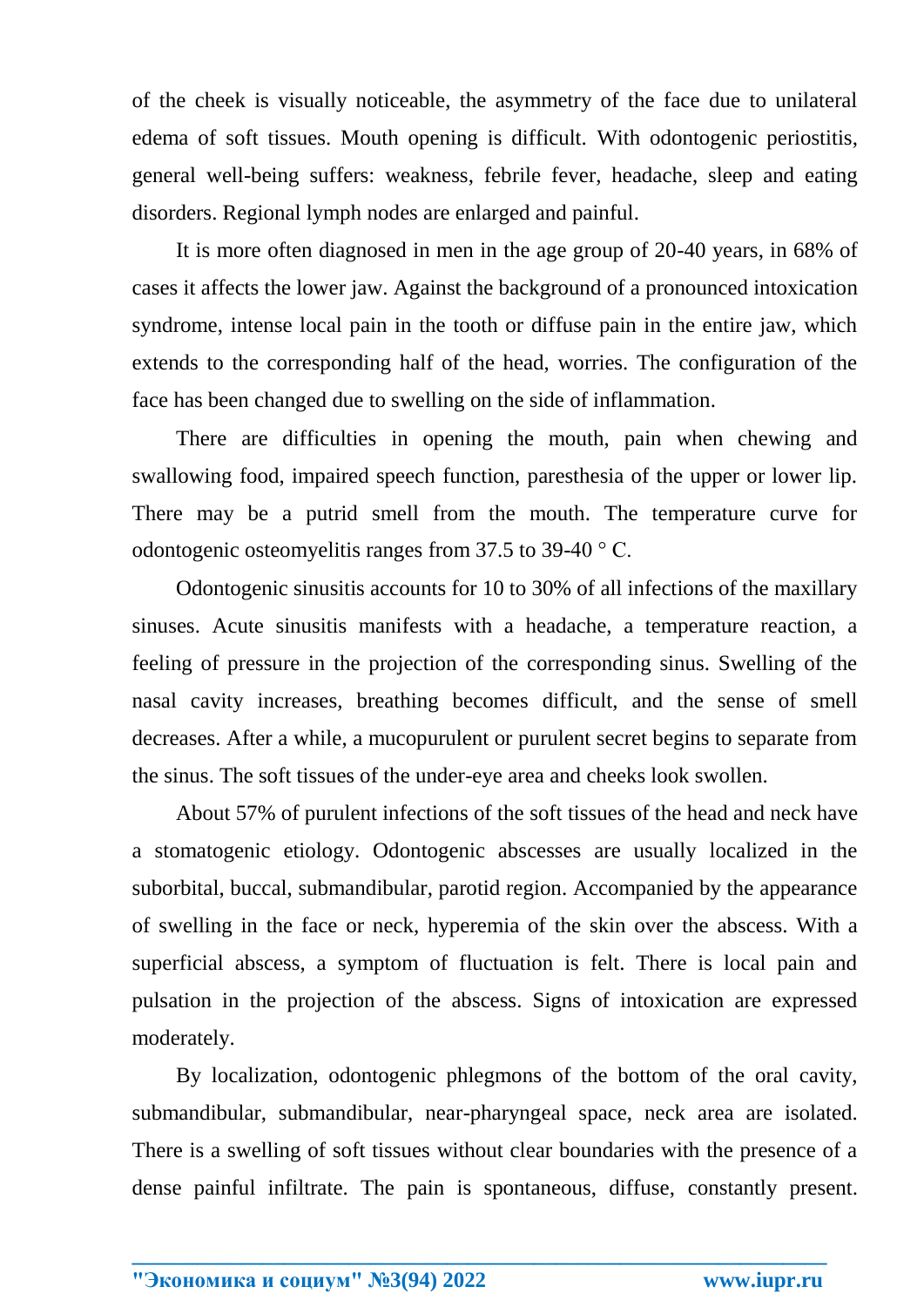Depending on the location of the phlegmon, chewing, swallowing, breathing, and speech are disturbed. Marked deterioration of general well-being, febrile fever, chills is characteristic. It usually develops in the area of submandibular or cervical lymph nodes. It is characterized by their local swelling, soreness, dense consistency. There is an asymmetry of the face. Odontogenic infections can become a source of severe septic diseases. Odontogenic intracranial complications are extremely dangerous in their consequences: brain abscess, meningitis, cavernous sinus thrombosis. Of the cardiac complications, bacterial endocarditis most often develops. Any focus of OI can serve as a source of odontogenic sepsis.

Odontogenic infections are diagnosed based on the identification of their connection with dental diseases (advanced caries, pulpitis, periodontitis) or dental manipulations / operations. Patients need to consult a dentist-therapist, dentistsurgeon, maxillofacial surgeon, otolaryngologist.

If odontogenic infection of soft tissues is suspected, it is necessary to exclude non-odontogenic pathological processes: erysipelas, boils and carbuncles, sialadenitis, adenophlegmon and lymphadenitis of other etiology. Osteomyelitis of the jaws is differentiated by post-traumatic, hematogenic forms of the disease. Sinusitis of rhinogenic, traumatic, allergic genesis is also excluded.

Treatment of any forms of OI should begin with the elimination of the primary pathological focus. In this case, treatment of pulpitis or periodontitis, tooth or implant removal, opening of an abscess, resection of the root tip can be performed. In the future, active treatment of secondary pathology is carried out. If necessary, the patient is hospitalized in the department of maxillofacial surgery.

1. Periostitis and osteomyelitis. A periostotomy is indicated, supplemented with a compactosteotomy for a better outflow of purulent contents. After the operation, the wound is washed with antiseptic solutions. In case of chronic osteomyelitis, sequestrectomy may be required.

2. Sinusitis. Perform instillation of vasoconstrictive drugs into the nasal passages, therapeutic punctures or drainage of the paranasal sinuses with flushing,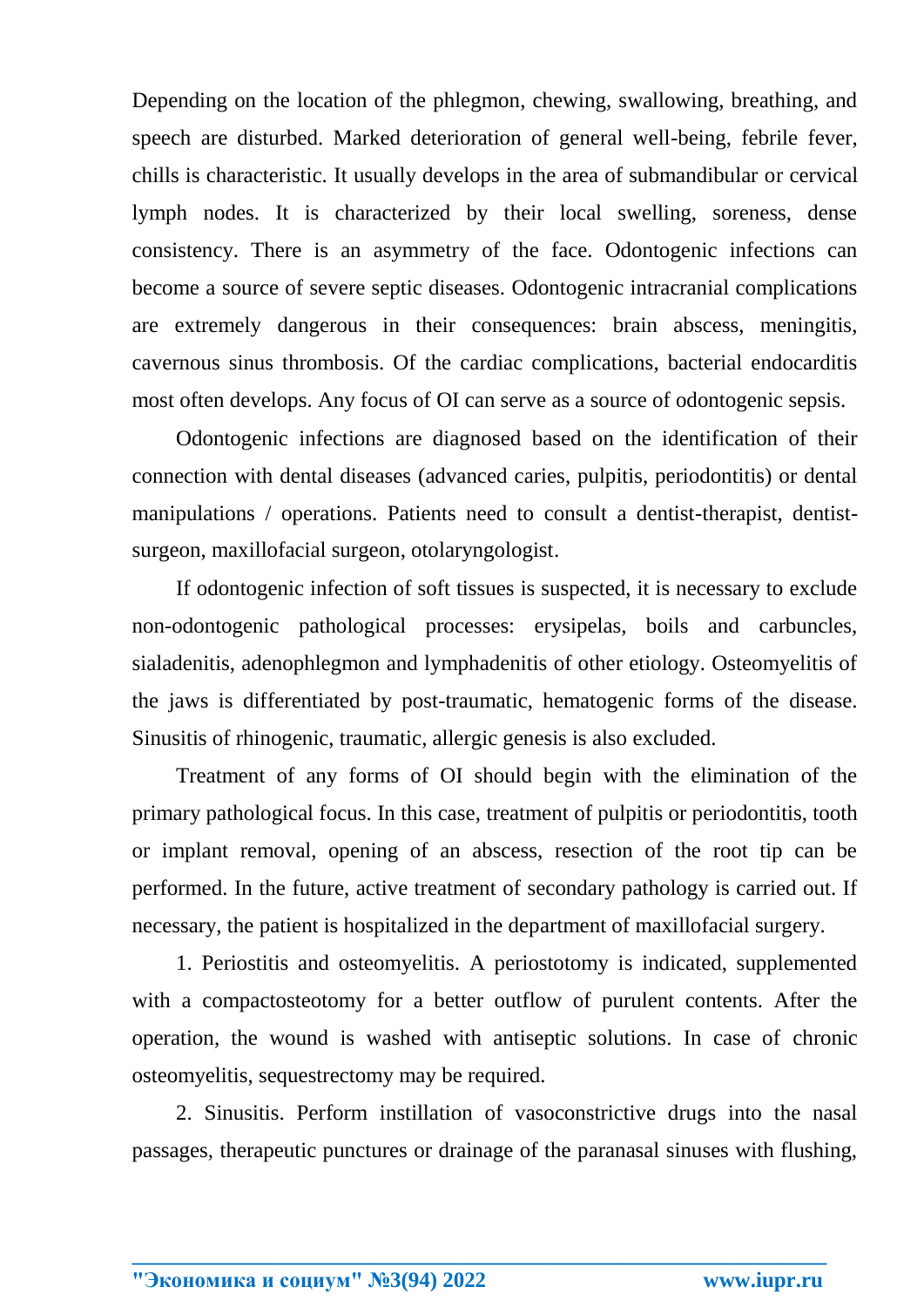the introduction of antibiotics. If necessary, sinusitis is performed, the closure of the oroantral message is performed.

3. Inflammation of soft tissues. An abscess / phlegmon is opened by intraoral or external access, necrectomy. The wound is drained, fractional or continuous dialysis is established.

In parallel with surgical measures, massive antibiotic therapy is prescribed, taking into account the isolated microflora, antimycotic drugs are administered according to indications. Sulfonamides and nitrofurans have not lost their relevance in odontogenic infections. Detoxification, desensitizing therapy, vitamin therapy are carried out. As part of immunocorrection, native and hyperimmune plasma, gamma globulin injected, and autohemotherapy is performed.

Of the methods of physiotherapy, UHF, fluctuation, microwave therapy, UFO, helium-neon laser are used. Hyperbaric oxygenation, plasmapheresis, and hemosorption may be performed.

Timely comprehensive treatment determines a favorable outcome of odontogenic infection. The generalization of the purulent-inflammatory process is fraught with the formation of the most severe complications in its consequences. The anti-infective resistance of the body and the general state of health have a significant impact on the prognosis. Prevention of odontogenic infections consists in regular sanitation of the oral cavity, elimination of foci of stomatogenic infection, performing dental manipulations in strict accordance with the protocol.

References:

1. Odontogenic infection: existing problems/ Matchin A.A.// Orenburg Medical Bulletin. – 2015.

2. Odontogenic infections of the head and neck/ M. Trimarki, A. Galli, P. Kappare et al.// Journal of Osseointegration. - 2019;11(1).

3. Improving the diagnosis of severe complications of acute odontogenic infections / Kharitonov Yu.M., Gromov A.L.// Actual problems of medicine. – 2011.